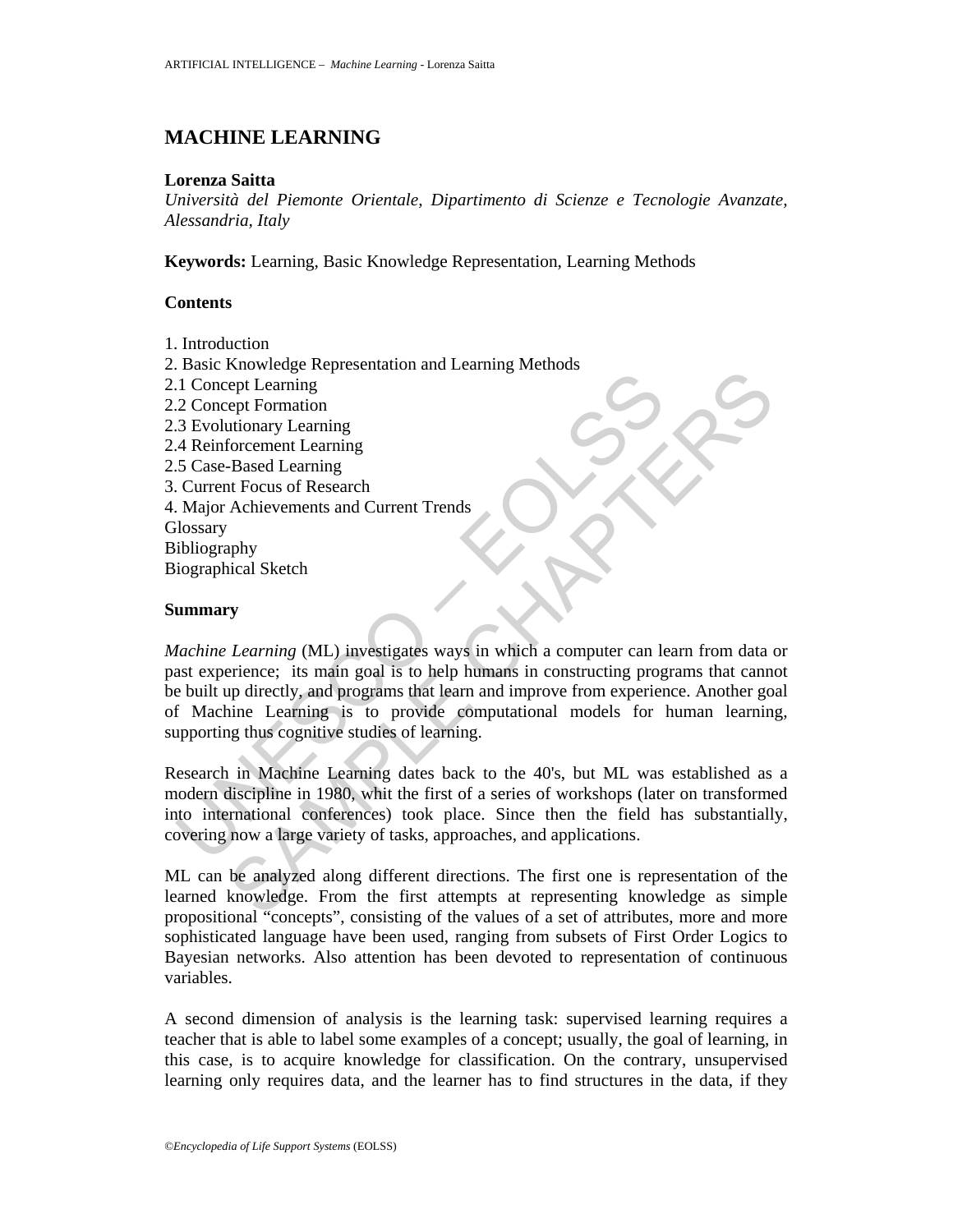exist. Currently, methods are available to perform semi-supervised learning, in which the burden of the teacher is made lighter. Unsupervised learning is useful for concept formation.

A third dimension is the approach selected. A broad spectrum of methodologies and paradigms is available to researchers and users: symbolic methods of rules and decision trees learning, genetic algorithms, neural networks, reinforcement learning, case-based learning and hybrid methods including more than one approach.

Recently, the explosion of data in databases and the Internet has attracted researchers to develop ML methods for new kind of data and tasks: natural language text, images, video, multimedia data are commonly used by now for new tasks such as information retrieval, information extraction, robotics, business intelligence, bioinformatics and many others.

#### **1. Introduction**

To act on the environment, at the same time trying to understand the motivations underlying the actions and to trace their effects, to analyze the reasons for success and failure, and to discover laws and relations hidden in apparently disconnected pieces of information are all characteristics of what we believe to be an "intelligent" behavior. They are part of that cognitive activity that is *learning.*

Learning concerns vital functions at different levels of consciousness, starting with recognizing sensory stimuli up to acquiring complex notions for sophisticated abstract reasoning.

trieval, information extraction, robotics, business intelligence, biomay others.<br> **Introduction**<br>
o act on the environment, at the same time trying to understand<br>
melure, and to discover laws and to race their effects, to information extraction, robotics, business intelligence, bioinformaties an<br>ers.<br> **luction**<br>
on the environment, at the same time trying to understand the motivation<br>
on the environment, at the same time trying to understan With the technological evolution of the information processing tools, machines and programs devoted to solving complex tasks have been built up, tasks whose computational complexity set them out of reach of a manual approach. However, these artificial systems require a great effort from the part of the designer or programmer, and, sometimes it is even not possible to come out with a solution. Moreover, even though a program could be written to solve a problem, it is usually rigid and cannot be extended to cases which are similar but not the same as solved ones, and, in addition, programs do not usually improve their performances with experience in much the same way as humans do.

Machine Learning has its roots in several disciplines, notably statistics, pattern recognition and control theory. Its main goal is precisely to help humans in constructing programs that cannot be built up directly, and programs that learn and improve from experience. Another goal of Machine Learning is to provide computational models for human learning, supporting thus cognitive studies of learning.

In Machine Learning the term "concept" is frequently used. There are two ways of considering concepts: the *extensional* and the *intentional* ones. In the extensional approach, a concept is simply a set of objects (instances). In the intentional approach there are at least three different views. In the *classical* view, which goes back to Aristotle, a concept is a "name" corresponding to a set of necessary and sufficient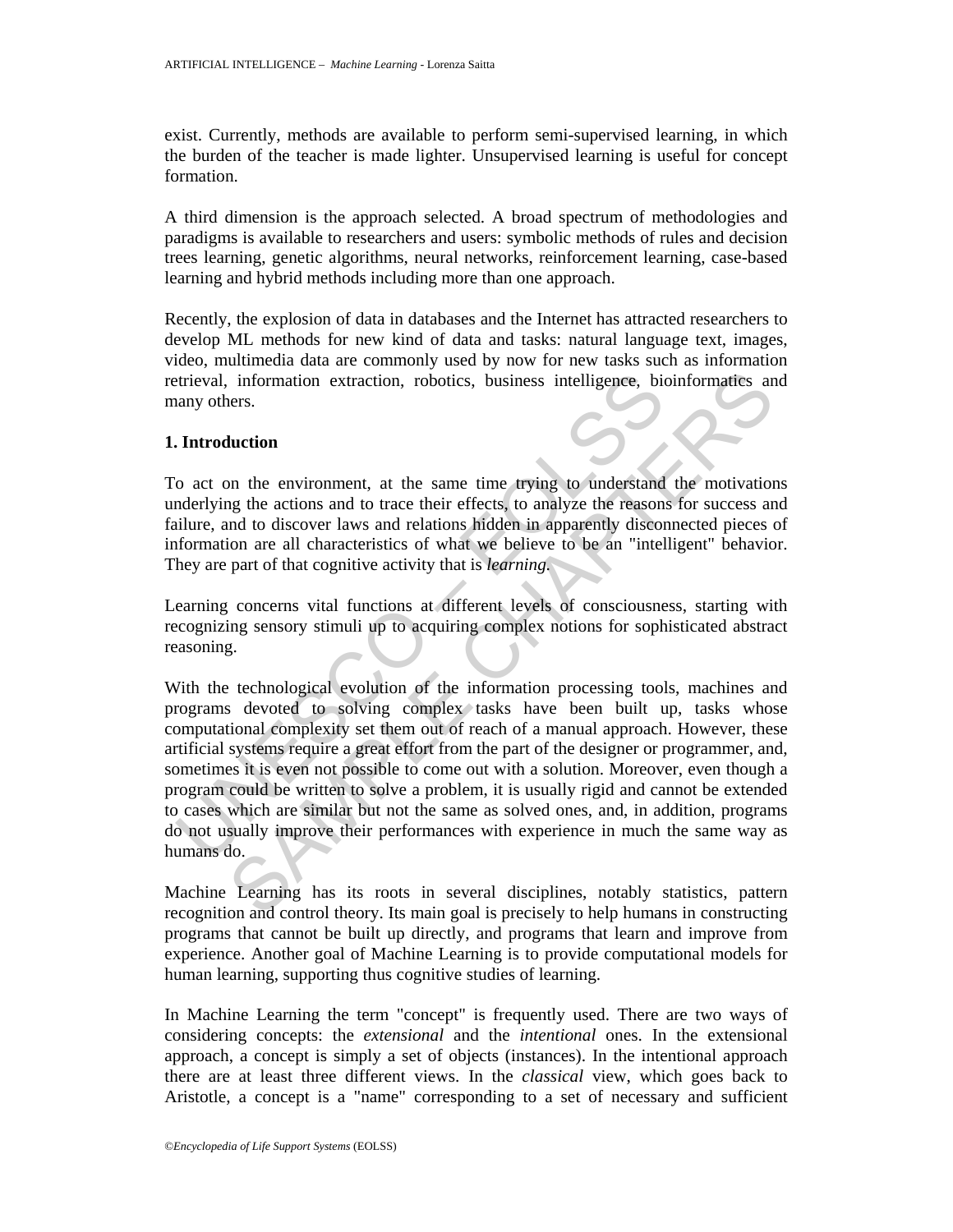conditions. The instances are not given explicitly, by they are all those objects that satisfy the conditions. This definition, well suited for mathematical concepts, is inadequate for everyday-life domains. Then, weaker definitions have been introduced. The *heuristic* view of a concept only keeps sufficient conditions, whereas the *exemplar* view considers a concept as a prototype, i.e., a real or virtual example with the "typical" features occurring in the instances. Even though there are some prototype-based Machine Learning approaches, the heuristic view dominates the field. Then, when speaking of a concept, we always mean, an intentional description of it.

Given a concept description  $\varphi$  and an object  $e$ , it is fundamental to define a procedure to ascertain whether *e* is an instance of  $\varphi$ , i.e., to define a *covering* predicate. If  $\varphi$  is defined as a set of (sufficient) conditions, than  $e$  is an instance of  $\varphi$  if it satisfies the conditions. On the other hand, if the concept is represented as a prototype, we need to define a *distance* measure and a threshold, and we say that *e* is an instance of  $\varphi$  if its distance from the prototype is less than the threshold. The set of all examples that satisfy a hypothesis  $\varphi$  is said the *extension* of  $\varphi$ , denoted by EXT( $\varphi$ ).

Entrace as a set of values and the competitions, that is an instance of we<br>unditions. On the other hand, if the concept is represented as a protof<br>efine a *distance* measure and a threshold, and we say that *e* is an in<br>s is a set of (suitcher) containing, than *e* is an instance of  $\phi$  in a same state of the length the length that is a content hand the concept is represented as a prototype, we meed *distance* measure and a threshold, and Given a concept and a set of objects, we can classify the objects into *examples* (positive instances) of the concept, and *counter examples* (negative instances) of the concept. The most frequent setting in Machine Learning is *learning concepts from examples,* which consists in the task of acquiring a description of an unknown concept, starting from a set of instances. Learning can occur in a variety of contexts. An important distinction is the one between *supervised* and *unsupervised* learning. Supervised learning assumes that a teacher is able to supply a set of labeled data, from which the learner must derive general laws. Unsupervised learning does not exploit pre-labeled examples, but searches for spontaneous emergence of patterns in the data. The unsupervised approach is much more difficult than the supervised one.

To acquire declarative knowledge, as described above, is not the only goal of Machine Learning. Another one is to speed up performing some task, or to increase the efficiency and scope of problem solving skills.

Along the years, different natures have been attributed to machine learning. At the beginning it has been considered mainly an algorithmic process. One of the first approaches to automated learning was proposed by Gold in his *learning in the limit* paradigm. This type of learning considers that an infinite sequence of pieces of data is provided to the learner, who generates a model that explains the data. At each new input, the learner updates its current model (a "hypothesis"), hoping, but never knowing for sure, that it is closer to the "correct" one.

A fundamental step in Machine Learning has been the recognition of its nature as a search problem. Given a set of data, and some language(s) to describe the data and the target knowledge, learning consists in the exploration of a hypothesis space, guided by heuristics until a specified termination condition is met. As the search space is usually too large to be explored exhaustively, the learner must have a criterion to evaluate and compare hypotheses. In order to facilitate the search, the hypothesis space is usually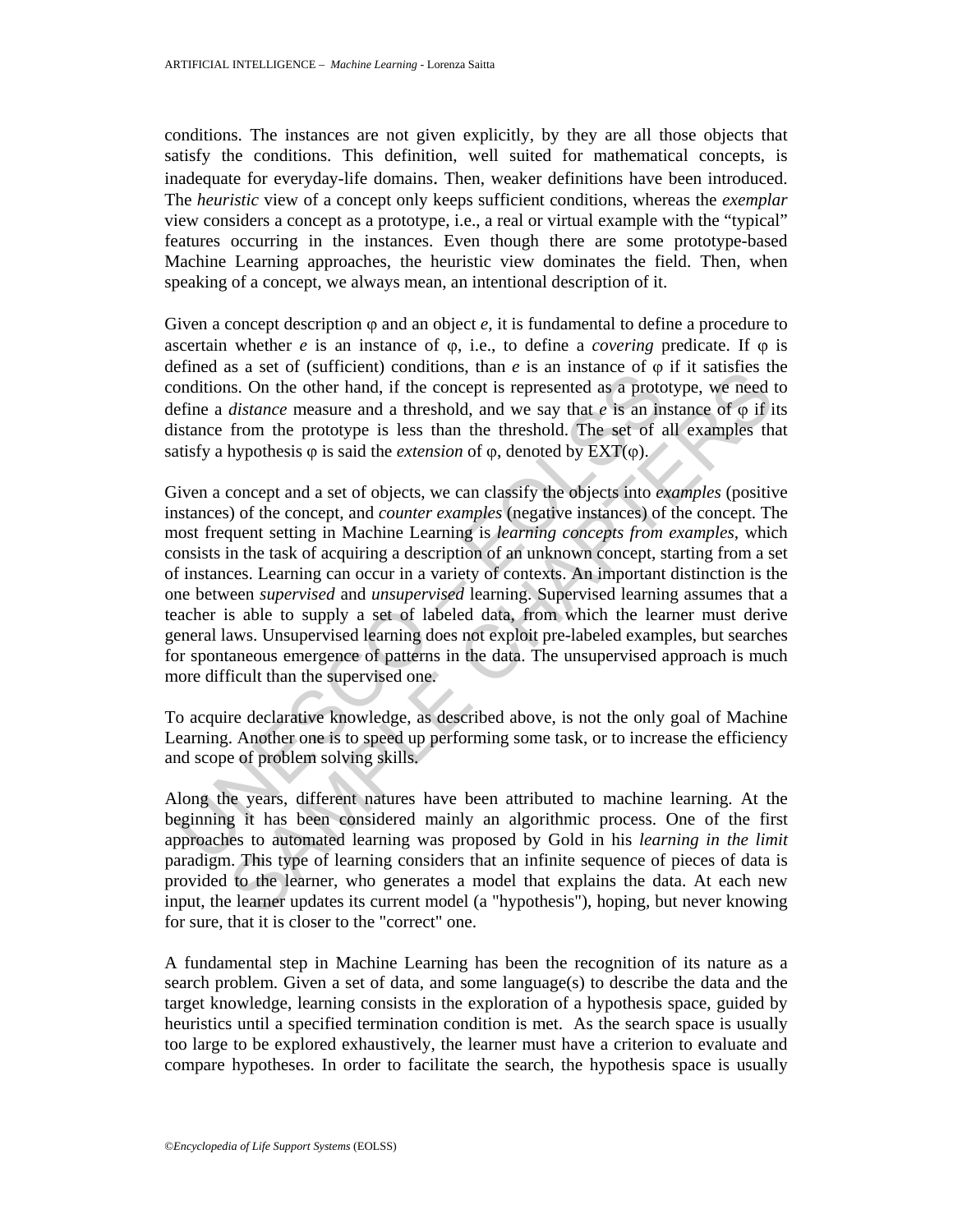internally structured according to a *more-general-than* relation. This relation induces a partial order among the hypotheses, as represented in Figure 1.



Figure 1**:** Extensional definition of the *more-general-than* relation. Hypothesis ψ is more general than  $\varphi$  if  $EXT(\varphi) \subset EXT(\psi)$ 

In propositional languages, in which examples are represented as attribute-values pairs, it is also simple to give an intentional definition of the relation, in such a way that it can be evaluated by looking at the syntactic structure of the hypotyheses (formulas). In Figure 2 an example of hypothesis space structured according to the *more-general-than* relation is reported.



Figure 2**:** Example of hypothesis space structured according to the *more-general-than* relation. Hypotheses describe scenes with two objects

In predicate logic there is no unique intentional definition of the relation. One of the best known is Plotkin's  $\theta$ -subsumption. Given two formulas  $\varphi$  and  $\psi$ , we say that  $\psi$   $\theta$ -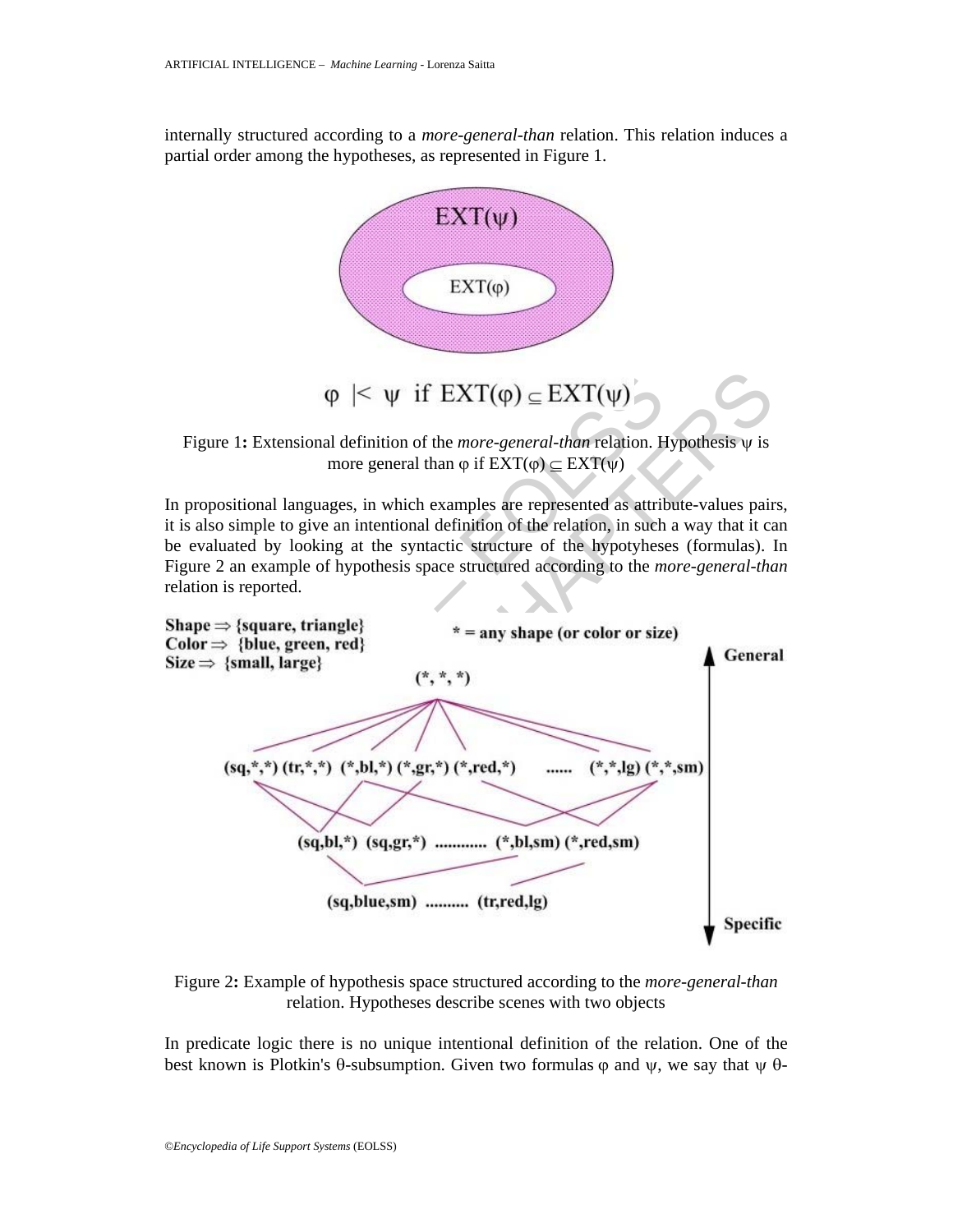subsumes  $\varphi$  if there exists a substitution  $\theta$  such that  $\psi \theta \subset \varphi$ . Let us consider an example:

 $\varphi = \text{red}(a) \wedge \text{small}(a) \wedge \text{on}(b,a)$  $\Psi = \text{red}(x) \wedge \text{on}(y,x)$  $\theta = \{x/a, y/b\}$  $ψθ ⊂ ψ$ 

In addition to the generality level of a hypothesis, two basic domain-independent criteria, which are widely used, are *accuracy,* and *simplicity* of the learned knowledge. Accuracy refers to an evaluation (error rate, effectiveness, speed up,…) of the behavior of the acquired knowledge on unseen cases. Simplicity is usually related to some syntactic measure of the format of the knowledge, such as number of rules, number of conditions, and so on. An additional criterion, even though difficult to be quantified, is *comprehensibility*, usually based on a human expert's opinion.

#### **2. Basic Knowledge Representation and Learning Methods**

The measure of the format of the knowledge on unsern cases. Simplicity is usually match to measure of the format of the knowledge, such as number of onditional criterion, even though difficult to one has the form of the kn couried knowledge on unseen cases. Simplicity is usually related to som<br>measure of the format of the knowledge, such as mumber of rules, number<br>is, and so on. An additional criterion, even though difficult to be quantified The first approaches developed, which also produced a number of practical applications, were devoted to infer concept descriptions for classification purposes. The learned concept descriptions were represented as decision trees, or logical formula, either propositional or in a restricted first order logic. The type of representation of the target knowledge strongly influences the learning algorithms and their complexity. The most basic methods for learning induce decision trees or discriminating rules, in the context of supervised learning for classification tasks, and characterizing rules or prototypes, in the context of unsupervised learning for concept formation.



TO ACCESS ALL THE **16 PAGES** OF THIS CHAPTER, Visit: http://www.eolss.net/Eolss-sampleAllChapter.aspx

**Bibliography** 

Anglano C., Giordana A., Lo Bello G., and Saitta L. (1998). "An Experimental Evaluation of Coevolutive Concept Learning". In *Proc. 15th Int. Conf. on Machine Learning* (Madison, WI), pp. 19- 27.

Bellman R.E. (1957). *Dynamic Programming.* Princeton University Press, Princeton, NJ.

Botta M. and Giordana A. (1993). "Smart+: a Multi Strategy Learning Tool". In *Proc. 13th Int. Joint Conference on Artificial Intelligence* (Chambéry, France), pp. 937-943.

Brazdil P. and Michalski R. (Eds.) (2000). *Proc. of the 5th Int. Workshop on Multistrategy Learning* (Guimaraes, Portugal).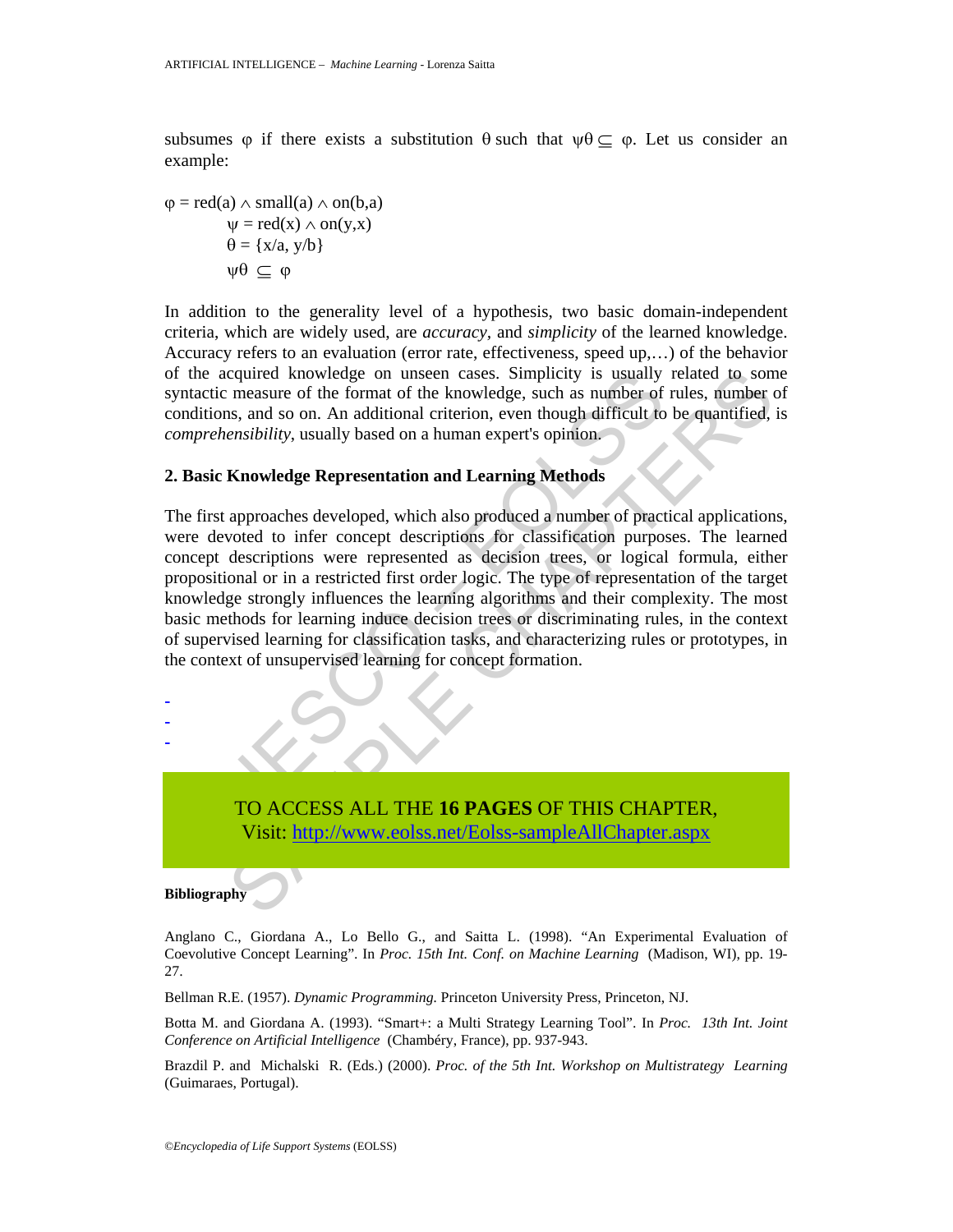Breiman L. (1996). "Bagging Predictors". *Machine Learning , 24,* 123-140.

Carbonell J.G. (1983): "Learning by Analogy: Formulating and Generalizing Plans from Past Experience", in R. S. Michalski, J. Carbonell & T. Mitchell (Eds.), *Machine Learning: An Artificial Intelligence Approach, Vol. I,* Tioga Publishing Company (Palo Alto, USA), pp. 137-161.

De Jong K. A. (1975). "Analysis of the Behavior of a Class of Genetic Adaptive Systems". *Doctoral Dissertation,* Dept. of Computer and Communication Sciences, University of Michigan, Ann Arbor, MI.

Esposito F., Michalski R., and Saitta L. (Eds.) (1998). *Proc. of the 4th Int. Workshop on Multistrategy Learning* (Desenzano del Garda, Italy).

Fayyad U., Piatetsky–Shapiro G., and Smyth P. (1996). "The KDD Process for Extracting Useful Knowledge from Volumes of Data". *Communications of ACM, 39,* 27–34.

Fisher D. H. (1987). "Knowledge Acquisition via Incremental Conceptual Clustering". *Machine Learning, 2,* 139-172.

Freund Y. and Schapire R.E (1999). "A short introduction to boosting". *Journal of Japanese Society for Artificial Intelligence, 14,* 771-780.

Giordana A. and Saitta L. (2000). "Phase Transitions in Relational Learning", *Machine Learning, 40.*

Koza J.R. (1992). *Genetic Programming.* The MIT Press, Cambridge, MA .

Langley P. and Simon H. A. (1995). "Applications of Machine Learning and Rule Induction". *Communications of ACM, 38,* 55–64.

Li M. and Vitányi P. (1997). *An Introduction to Kolmogorov Complexity and Its Applications,* Springer-Verlag, New York, NY.

Michalski R. (1983). "A Theory and Methodology of Inductive Learning". In R. Michalski, J. Carbonell & T. Mitchell (Eds.), *Machine Learning: An AI Approach, Vol. I.* Morgan Kaufmann (Los Altos, CA), pp. 83-134.

Mitchell T. M. (1982). "Generalization as Search". *Artificial Intelligence, 18,* 203-226.

Muggleton S. (1991). "Inductive Logic Programming". *New Generation Computing, 8,* 295-318.

ermany 2, 102 Strain Introduction to boosting". Journal of century, 2, 102 Schapire R.E. (1999). "A short introduction to boosting". Journal of rificial Intelligence, 14, 771-780.<br>
iordana A. and Saitta L. (2000). "Phase T 1, 1977-1.<br>
and Schapire R.E (1999). "A short introduction to boosting". Journal of Japanese Society for<br>
Intelligence, 14, 771-780.<br>
A. and Saitta L. (2000). "Phase Transitions in Relational Learning". Machine Learning, 4 Neri F., Saitta L., and Tiberghien A. (1997). "Modeling Physical Knowledge Acquisition in Children with Machine Learning". In *Proc. of 19th Annual Conf. of the Cognitive Science Society,* Erlbaum Associates, London, UK, pp. 566–571.

Quinlan J.R. (1986). "Induction of Decision Trees". *Machine Learning, 1,* 81-106.

Rumelhart D. and McClelland J. (1986). *Parallel Distributed Processing,* MIT Press, Cambridge, MA.

Saitta L. and Neri F. (1998). "Learning in the 'Real World'". *Machine Learning, 30,* 132-160.

Vapnik V. (1995). *The Nature of Statistical Learning Theory,* Springer Verlag, New York, NY.

Wnek J. and Michalski, R.S. (1994). "Hypothesis-driven Constructive Induction in AQ17-HCI: A Method and Experiments". *Machine Learning, 14,* 139-168.

Wolpert D.H. and Macready W.G. (1995). "No Free Lunch Theorems for Search". *Technical Report SFI-TR-95-02-010,* Santa Fé Institute, Santa Fé, CA.

#### **Biographical Sketch**

**Lorenza Saitta** is Full Professor of Computer Science at the Dipartimento di Scienze e Tecnologie Avanzate (DI.S.T.A) of the University Amedeo Avogadro, an offspring of the University of Torino recently founded in Estern Piemonte (Italy).

She started her research activity in Pattern Recognition, moving soon to AI, specifically in the area of Fuzzy Logic for Expert Systems. In 1984 she started working in Machine Learning, thus initiating the reaserch in the field in Italy. Herfirst interests have been in inductive symbolic approaches. In this period, she and her research group developed the systems ML-SMART and RIGEL, which learn first-order logic